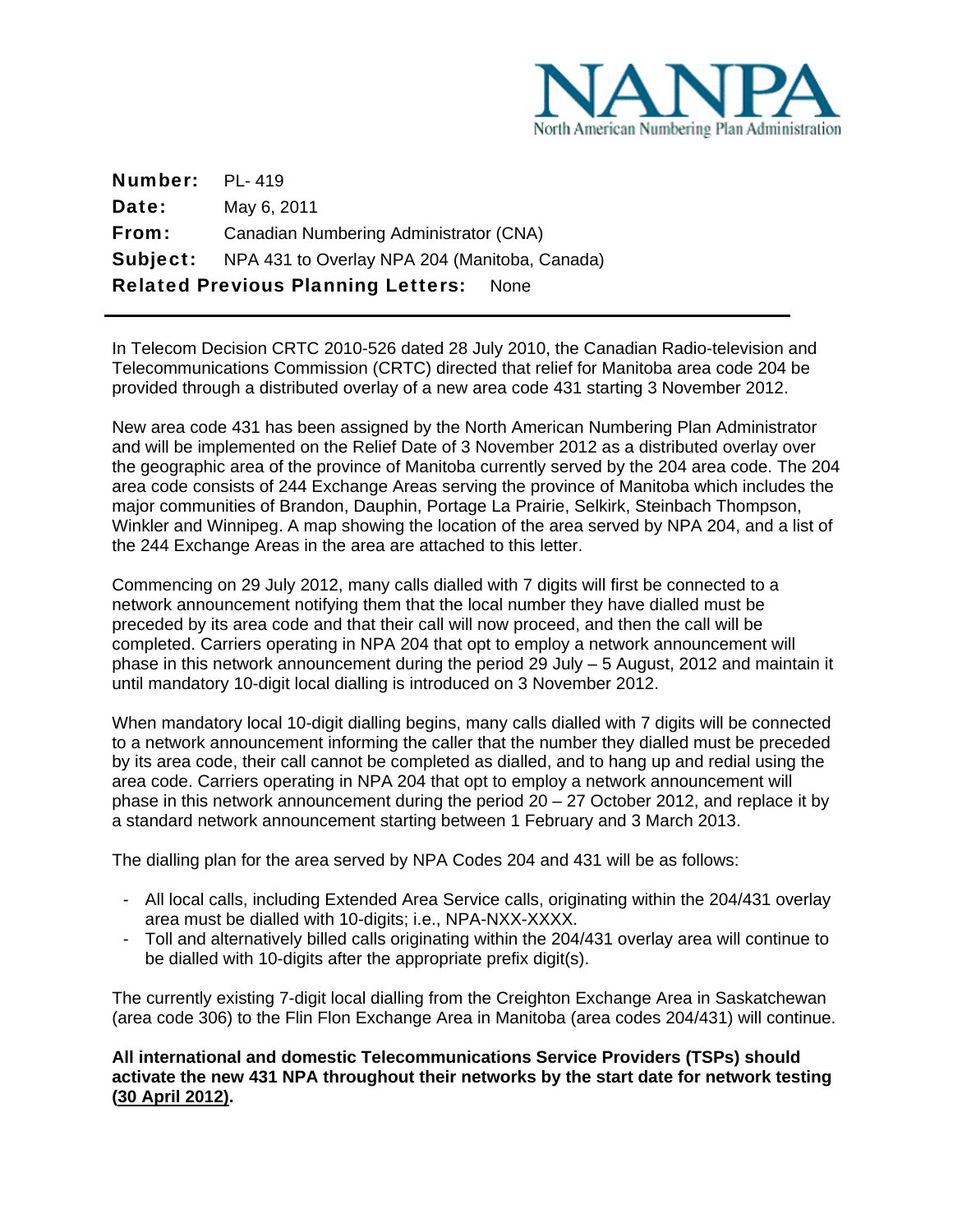The following test numbers for the new NPA 431 will be made available effective 30 April 2012. Routing of calls to NPA 431 can be verified by dialing the 8378 (TEST) numbers which do not provide answer supervision. Billing of calls to NPA 431 can be verified by dialling the 2455 (BILL) numbers which provide answer supervision.

| <b>Test Number</b> | <b>Exchange Area</b><br>(Rate Center) | <b>Carrier</b>       |
|--------------------|---------------------------------------|----------------------|
| 431-610-8378       | Winnipeg                              | <b>MTS Allstream</b> |
| 431-610-2455       | Winnipeg                              | <b>MTS Allstream</b> |

Calls successfully completed to test numbers will receive the following announcement:

"You have successfully completed a call to the 431 area code test number at [CARRIER NAME] in Manitoba, Canada."

The disconnection dates for the test numbers will be between 3 December 2012 and 2 January 2013.

Central Office (NXX) Codes within NPA 431 may be assigned to TSPs starting from 3 June 2012, but cannot be activated in the PSTN prior to the Relief Date of 3 November 2012.

General questions about this relief activity may be directed to Glenn Pilley or Suresh Khare, of the Canadian Numbering Administrator (CNA), at 613-563-7242. Specific questions related to telecommunications services and network routing should be directed to the appropriate TSP.

**Attachments**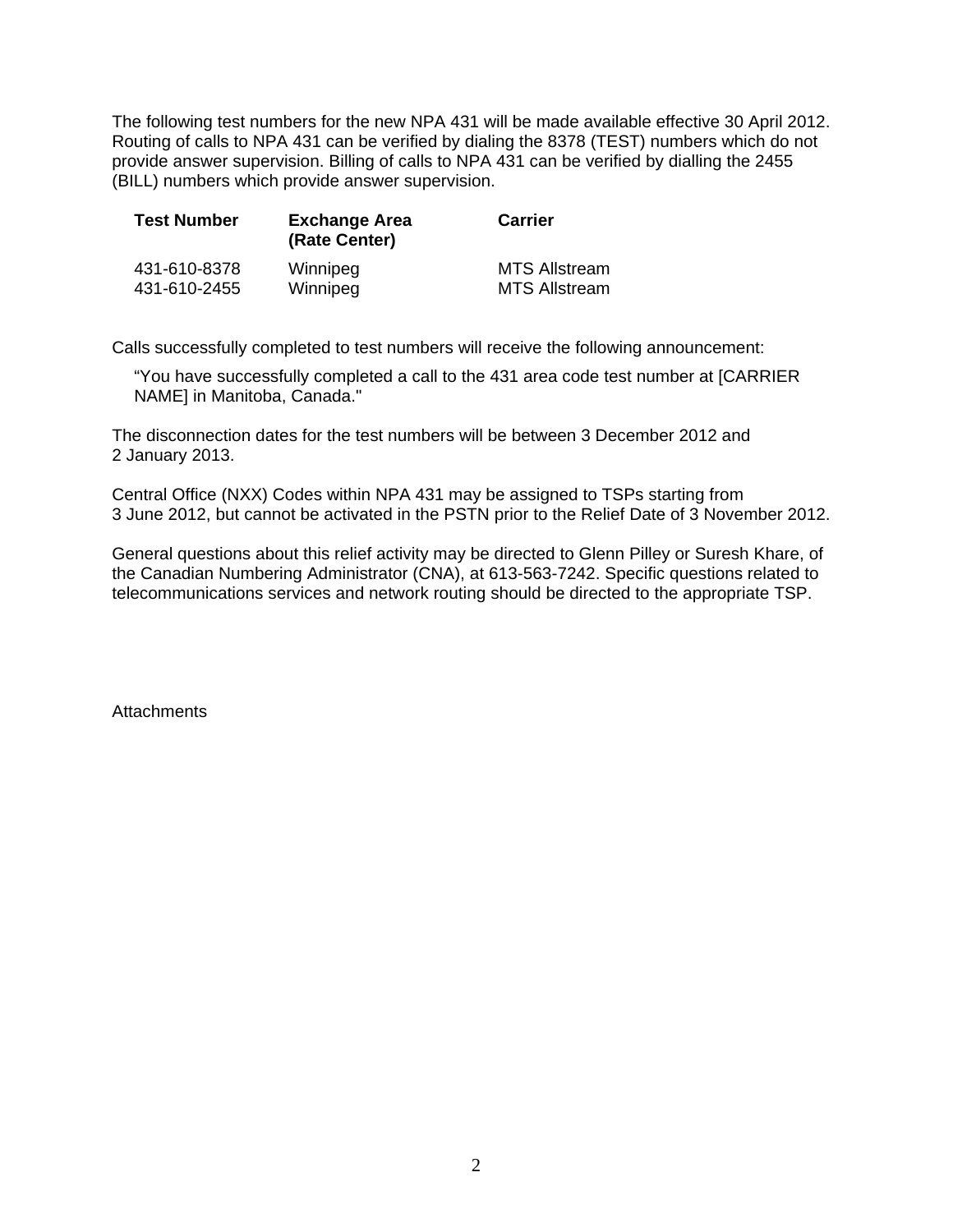## **Map of the NPA 204/431 Area**  (After relief the NPA 204 area will be the NPA 204/431 area)

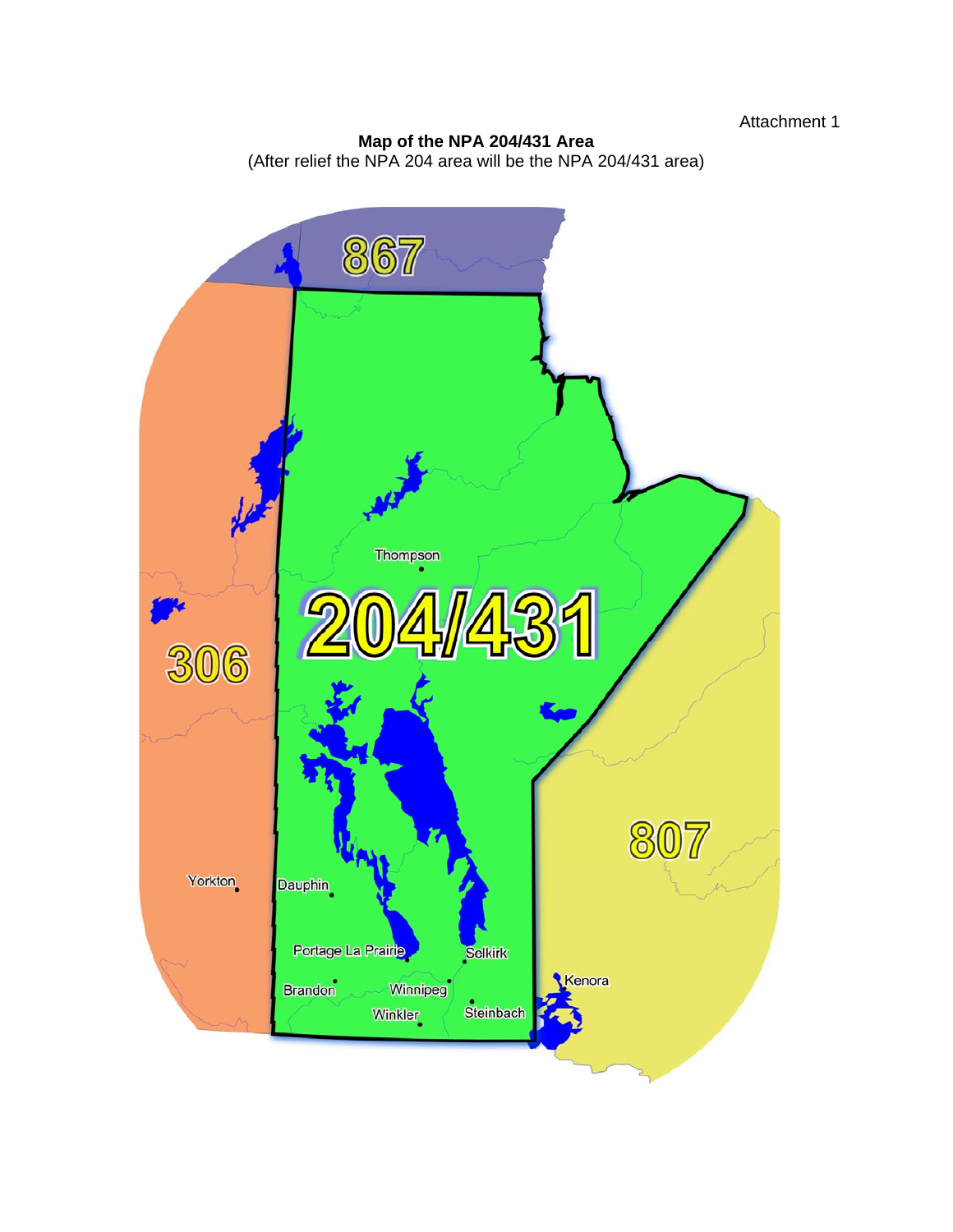## **Exchange Areas in NPAs 204/431**

Existing Exchange Areas in NPA 204; these will be in NPAs 204 and 431 after the overlay

Alexander Alonsa Altona Amaranth Anola Arborg Arden Ashern Austin Baldur Basswood **Beauseiour** Belmont Benito Berens River Beulah **Binscarth** Birch River **Birtle Bissett Bloodvein** Boissevain Bowsman Brandon Brochet Brokenhead Brookdale **Camperville Carberry** Carman **Cartwright Churchill** Clanwilliam Clear Lake Clearwater Lake **Cormorant** Cowan Cranberry Portage **Crandall** Cromer Cross Lake Crystal City Cypress River **Darlingford** Dauphin Deloraine Dominion City

Douglas Dugald **Easterville** Eddystone Eden **Edwin** Elgin Elie Elkhorn Elm Creek **Elphinstone** Emerson **Erickson** Eriksdale **Ethelbert** Falcon Lake Fisher Branch Fisher River Flin Flon Fork River Foxwarren Fraserwood Garden Hill Gilbert Plains Gillam Gimli Gladstone Glenboro Glenella Gods Lake Narrows Gods River Goodlands Grand Beach Grand Rapids Grandview **Gretna Grunthal** Gull Lake **Gypsumville** Hadashville Hamiota **Hartney** Hazelridge **Hecla** Holland Ilford Inglis

Inwood Jackhead Kelwood Kenton Killarney Kleefeld La Broquerie Lac Brochet Lac du Bonnet Landmark Langruth Leaf Rapids Letellier Libau Little Grand Rapids **Lockport** Lorette Lundar Lyleton Lynn Lake Macdonald Macgregor Mafeking Manigotagan Manitou **Marquette McAuley McCreary** Medora-Napinka **Melita** Miami Miniota **Minitonas** Minnedosa Minto Moose Lake Morden Morris Neepawa Nelson House Newdale **Ninette Niverville** Norway House Notre Dame de Lourdes Oak Lake Oak River